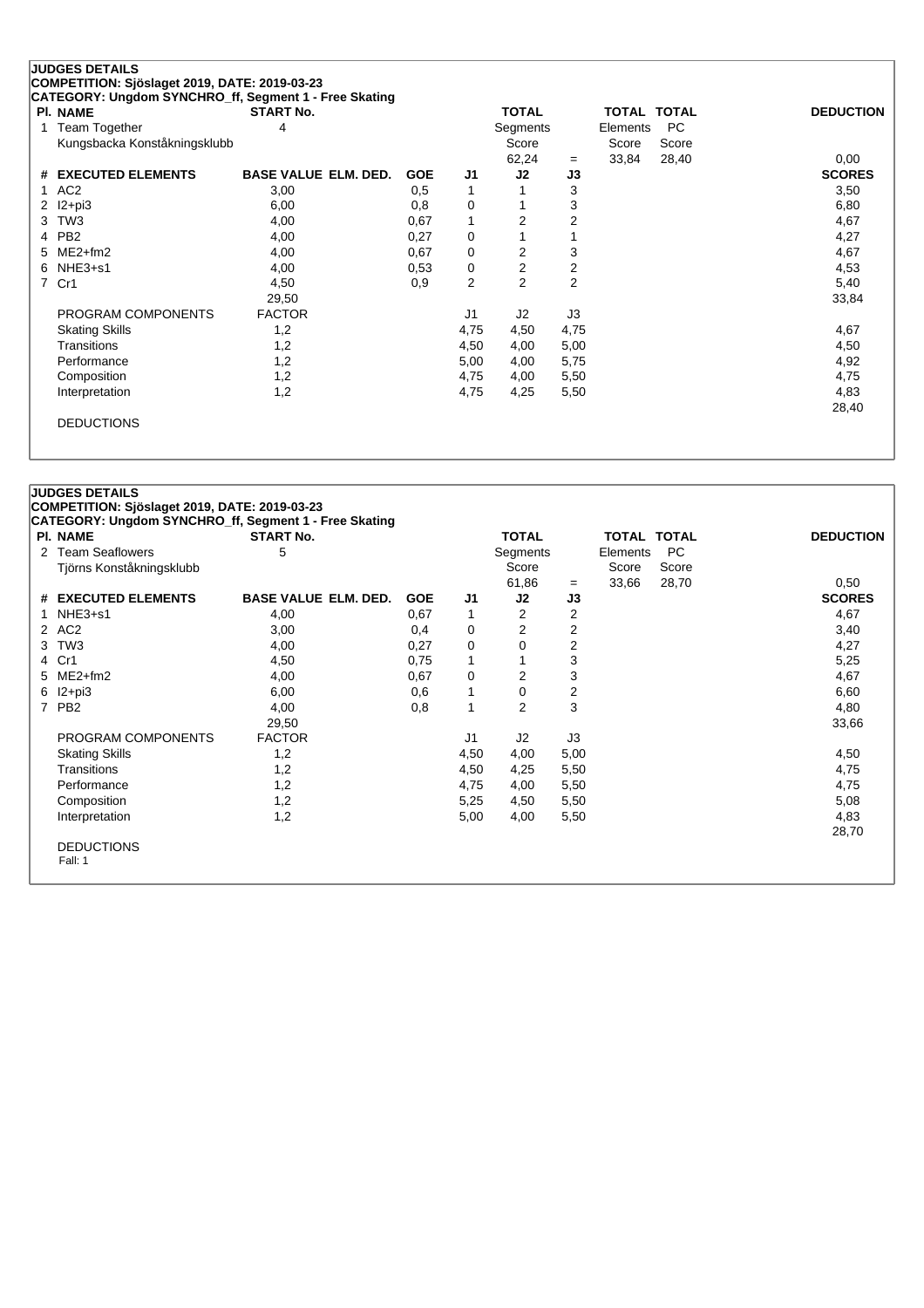## **JUDGES DETAILS COMPETITION: Sjöslaget 2019, DATE: 2019-03-23**

**CATEGORY: Ungdom SYNCHRO\_ff, Segment 1 - Free Skating**

| <b>PI. NAME</b>               | <b>START No.</b>            |            |      | <b>TOTAL</b>   |      | TOTAL TOTAL |       | <b>DEDUCTION</b> |
|-------------------------------|-----------------------------|------------|------|----------------|------|-------------|-------|------------------|
| 3 Team Harmony                | 2                           |            |      | Segments       |      | Elements    | PC.   |                  |
| Föreningen Ytterby-Kungälv Ko |                             |            |      | Score          |      | Score       | Score |                  |
|                               |                             |            |      | 61,84          | $=$  | 33,14       | 28,70 | 0,00             |
| # EXECUTED ELEMENTS           | <b>BASE VALUE ELM. DED.</b> | <b>GOE</b> | J1   | J2             | J3   |             |       | <b>SCORES</b>    |
| 1 $NHE3+51$                   | 4,00                        | 0          | 0    |                | -1   |             |       | 4,00             |
| 2 Cr1                         | 4,50                        | 0,9        |      | 3              | 2    |             |       | 5,40             |
| 3 AC2                         | 3,00                        | 0,3        |      | 1              |      |             |       | 3,30             |
| 4 I3+pi2                      | 6,00                        | 0,6        | 2    | 0              |      |             |       | 6,60             |
| 5 ME3+fm2                     | 5,00                        | 0,67       | 1    | $\overline{1}$ | 2    |             |       | 5,67             |
| 6 PB2                         | 4,00                        | 0,67       | 2    | 2              |      |             |       | 4,67             |
| 7 TW2                         | 3,00                        | 0,5        | 2    | $\overline{2}$ |      |             |       | 3,50             |
|                               | 29,50                       |            |      |                |      |             |       | 33,14            |
| PROGRAM COMPONENTS            | <b>FACTOR</b>               |            | J1   | J2             | J3   |             |       |                  |
| <b>Skating Skills</b>         | 1,2                         |            | 5,00 | 4,00           | 4,75 |             |       | 4,58             |
| Transitions                   | 1,2                         |            | 5,00 | 3,25           | 5,00 |             |       | 4,42             |
| Performance                   | 1,2                         |            | 5,25 | 4,00           | 5,50 |             |       | 4,92             |
| Composition                   | 1,2                         |            | 5,50 | 4,25           | 5,50 |             |       | 5,08             |
| Interpretation                | 1,2                         |            | 5,50 | 4,00           | 5,25 |             |       | 4,92             |
|                               |                             |            |      |                |      |             |       | 28,70            |
| <b>DEDUCTIONS</b>             |                             |            |      |                |      |             |       |                  |

|   | <b>PI. NAME</b>            | <b>START No.</b>            |            |                | <b>TOTAL</b> |                | TOTAL TOTAL |           | <b>DEDUCTION</b> |
|---|----------------------------|-----------------------------|------------|----------------|--------------|----------------|-------------|-----------|------------------|
|   | 4 Team Limelight           | 6                           |            |                | Segments     |                | Elements    | <b>PC</b> |                  |
|   | Mölndals Konståkningsklubb |                             |            |                | Score        |                | Score       | Score     |                  |
|   |                            |                             |            |                | 54,55        | $=$            | 25,95       | 28,60     | 0,00             |
|   | # EXECUTED ELEMENTS        | <b>BASE VALUE ELM. DED.</b> | <b>GOE</b> | J1             | J2           | J3             |             |           | <b>SCORES</b>    |
| 1 | Mi1                        | 4,50                        | 1,05       | 2              |              | $\overline{4}$ |             |           | 5,55             |
|   | 2 PB2                      | 4,00                        | 0,8        | 2              |              | 3              |             |           | 4,80             |
|   | 3 AL2                      | 3,00                        | 0,5        | 1              | $\mathbf{1}$ | 3              |             |           | 3,50             |
|   | 4 I1+pi2                   | 5,00                        | $-0,5$     | 0              | $-3$         | 0              |             |           | 4,50             |
|   | 5 MEB+fmB                  | 1,00                        | 0,13       | 1              |              | 2              |             |           | 1,13             |
|   | 6 NHE3+s1                  | 4,00                        | 0,27       | 1              | 0            |                |             |           | 4,27             |
|   | 7 TW1                      | 2,00                        | 0,2        | 1              | 1            |                |             |           | 2,20             |
|   |                            | 23,50                       |            |                |              |                |             |           | 25,95            |
|   | PROGRAM COMPONENTS         | <b>FACTOR</b>               |            | J <sub>1</sub> | J2           | J3             |             |           |                  |
|   | <b>Skating Skills</b>      | 1,2                         |            | 5,00           | 3,75         | 5,00           |             |           | 4,58             |
|   | <b>Transitions</b>         | 1,2                         |            | 5,00           | 3,25         | 5,50           |             |           | 4,58             |
|   | Performance                | 1,2                         |            | 5,25           | 3,75         | 5,50           |             |           | 4,83             |
|   | Composition                | 1,2                         |            | 5,25           | 3,75         | 6,00           |             |           | 5,00             |
|   | Interpretation             | 1,2                         |            | 5,25           | 3,50         | 5,75           |             |           | 4,83             |
|   |                            |                             |            |                |              |                |             |           | 28,60            |